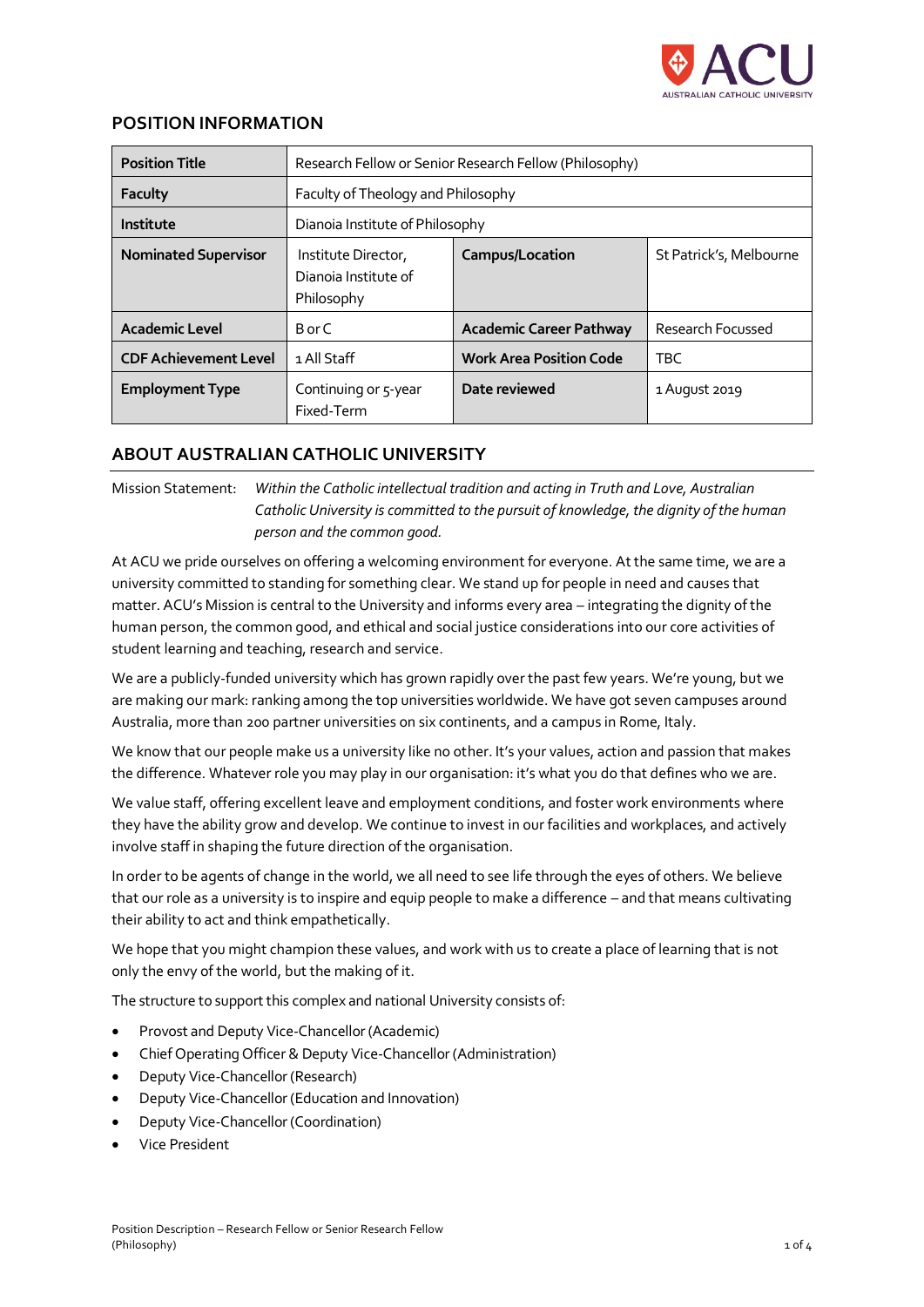

In 2013 ACU developed a research intensification strategy designed to achieve excellence in a selected number of areas of strategic priority. These areas include theology and philosophy. The outcome has been a remarkable transformation in the research standing of the University. In the 2019 THE World University Rankings, ACU has risen to the 401-500 band for research and specifically to the 201-300 band in the Arts and Humanities subject ranking which includes philosophy. Our investment in philosophy is also designed to achieve a top rating of 5 in the assessment of research quality conducted by the Australian Research Council and known in Australia as the ERA (Excellence in Research for Australia). In 2019, of the Universities who were assessed in philosophy, only five institutions achieved the top rating of 5. Six Universities, including ACU, were awarded a rating of 4.

# **ABOUT THE DIANOIA INSTITUTE OF PHILOSOPHY**

Under the Directorship of Professor Stephen Finlay, the recently-established Dianoia Institute of Philosophy will develop ACU's expertise in epistemology, ethics, metaphysics, social and political philosophy, philosophy of mind, language, and science, logic, aesthetics, history of philosophy, and philosophy of religion, thereby establishing a strong philosophy program in the analytic tradition.

The Dianoia Institute for Philosophy has an international outlook and seeks a diverse staffing profile. We are in an exciting growth stage and are currently recruiting Research Fellows and Senior Research Fellows to continuing positions\* (see explanation note). These positions have a primary focus on research, but some teaching of graduate students may be part of the role. Fellows may elect to teach undergraduate courses subject to agreement of the Institute Director. Fellows may also be expected to supervise HDR candidates, as appropriate. Applications are welcome from outstanding scholars of potential and demonstrated achievement working in any central area of contemporary philosophical research.

Philosophy at ACU runs many events.. Each year philosophers from the Melbourne campus run research seminars at ACU's campus in Rome, Italy, as well as in in Melbourne.

For further information, please see https://www.acu.edu.au/research/our-research-institutes/institute-forphilosophy

\*Explanation note: These positions are not fixed-term but continuing, which, in the Australian context, means there is no end date and would normally continue until such time as the staff member resigns or retires.

## **POSITION PURPOSE**

The successful applicants will be outstanding scholars of potential and demonstrated achievement working in any central area of contemporary philosophical research, including ethics, epistemology, history of philosophy, philosophy of mind, language, and science, social, political and legal philosophy, and aesthetics. The successful applicants will produce high-quality research that strengthen ACU's research profile in Philosophy and enable us to achieve a top rating of 5 in Australia's ERA.

Applicants will work collegially and collaboratively both to build their own research profiles and to contribute to team projects within their area of specialistation and within the broader philosophy program.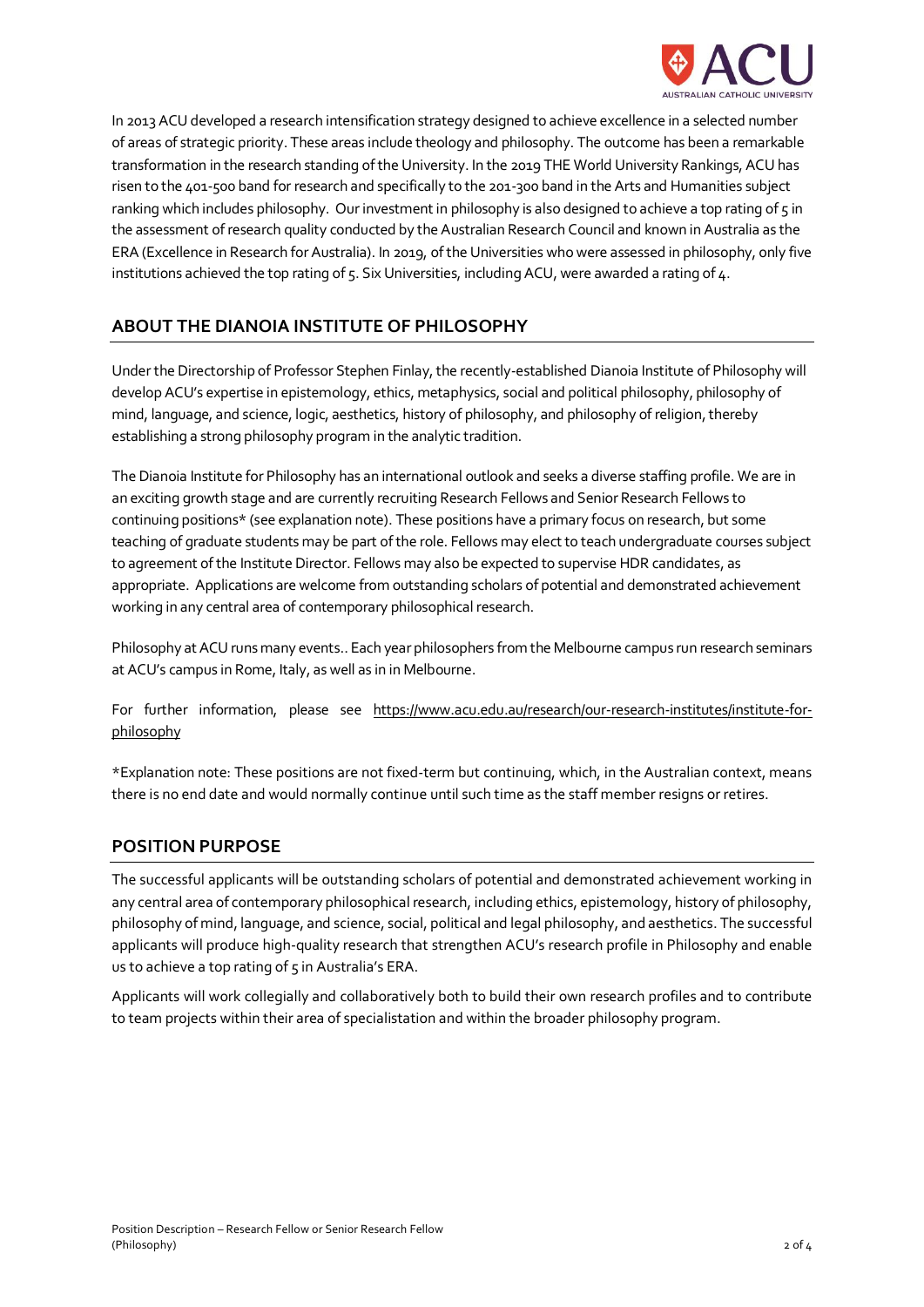

## **POSITION RESPONSIBILITIES**

## **Introduction**

A number of frameworks and standards express the University's expectations of the conduct, capability, participation and contribution of staff. These are listed below:

- ACU Strategic Plan 2015-2020
- Catholic Identity and Mission
- Learning For Life Framework 2014-2017
- ACU Teaching Criteria and Standards Framework
- Research Quality Standards
- Academic Performance Matrices and Evidence Framework
- ACU Capability Development Framework
- Minimum Standards for Academic Levels (MSALs)
- Higher Education Standards Framework
- ACU Service Delivery Model
- ACU Staff Enterprise Agreement including provisions in relation to Performance Excellence and Academic Career Pathways.

The following two frameworks in particular are important in understanding the expectations of an academic position and the required qualifications and capability of a position holder:

- The [Academic Performance Matrices and Evidence Framework](http://www.acu.edu.au/apme) which describes the performance standards in areas of academic activity.
- The [Capability Development Framework](http://www.acu.edu.au/cdf) which describes the core competencies needed in all ACU staff to achieve the University's strategy and supports its mission.

All academic staff are allocated workload comprising a range of academic duties/activities that fall within the following three broad areas of academic activity in line with the relevant academic career pathway and academic level.

- Teaching, Curriculum Development and Scholarship of Teaching
- Research
- Academic leadership/service.

The position of Research Fellow or Senior Research Fellow (Philosophy) will undertake academic actitvity in line with the research academic career pathway and academic level.